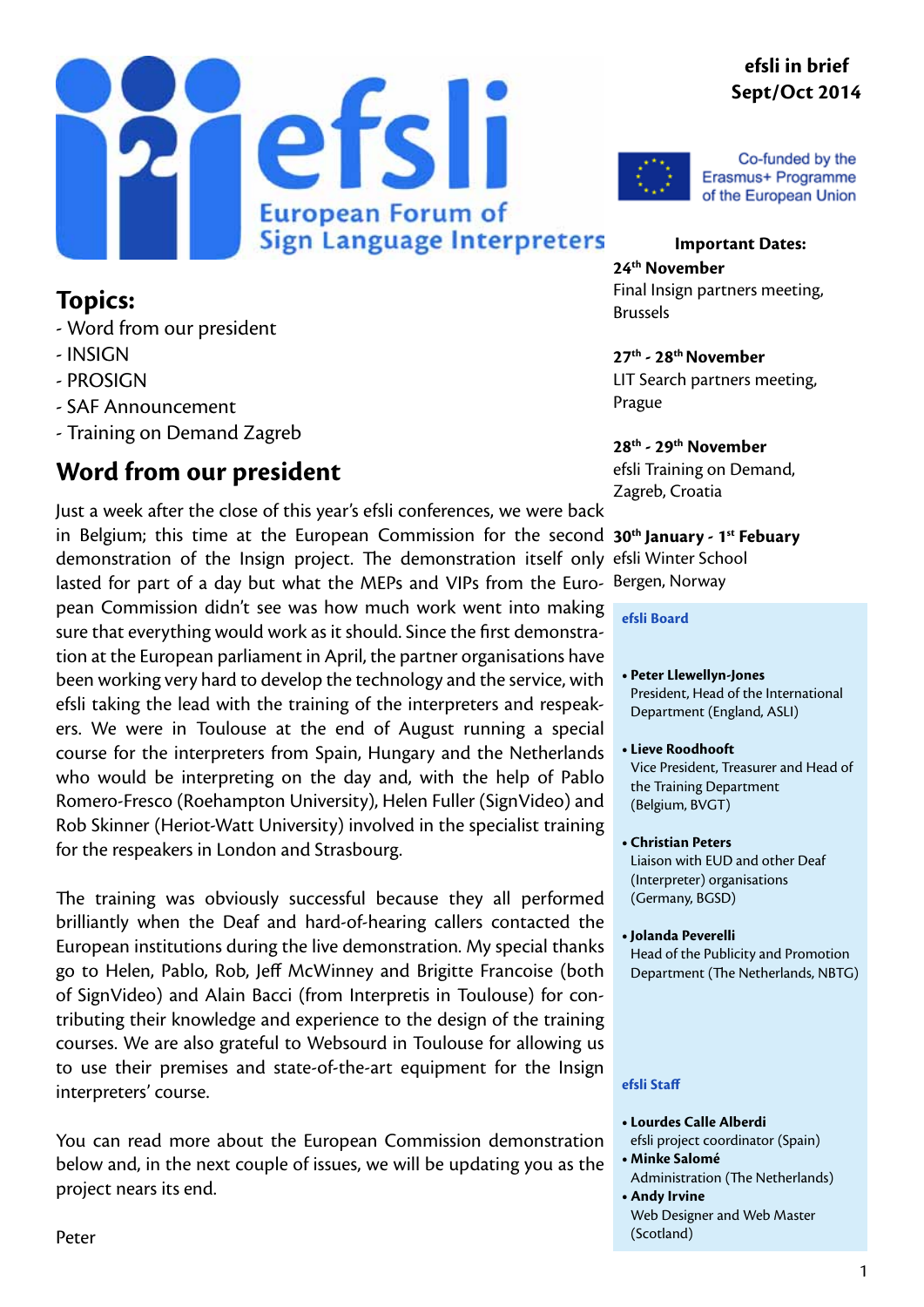

#### **INSIGN demonstration at the European Commission**

Last 25<sup>th</sup> September took place the second demonstration of the Insign project, this time at the European Commission, Brussels. Peter Llewellyn-Jones (President), Lieve Roodhooft (Vicepresident) and Lourdes Calle (efsli Project Coordinator) attended on behalf of efsli. Welcome speeches were delivered and MEPs Adám Kósa, Werner Kuhn, María Luisa Cabral (Head of Unit for Rights for Persons with Disabilities), Jarek Poreski (Principal Advisor, Directorate General for Interpretation) and Carlotta Besozzi (Director of European Disability Forum). During the demonstration, both VRS and VRI calls in different language combinations were interpreted by a group of SLI and respeakers placed in different European countries. The demonstration was a big success and all the Insign consortium members were



very satisfied with the results. We would like to thank all the consortium members for their hard work and specially MEPs Adám Kósa, Werner Kuhn and Helga Stevens for participating in such a special day.



 For more information please visit the website [http://www.eu-insign.eu/](http://www.eu-insign.eu/ )

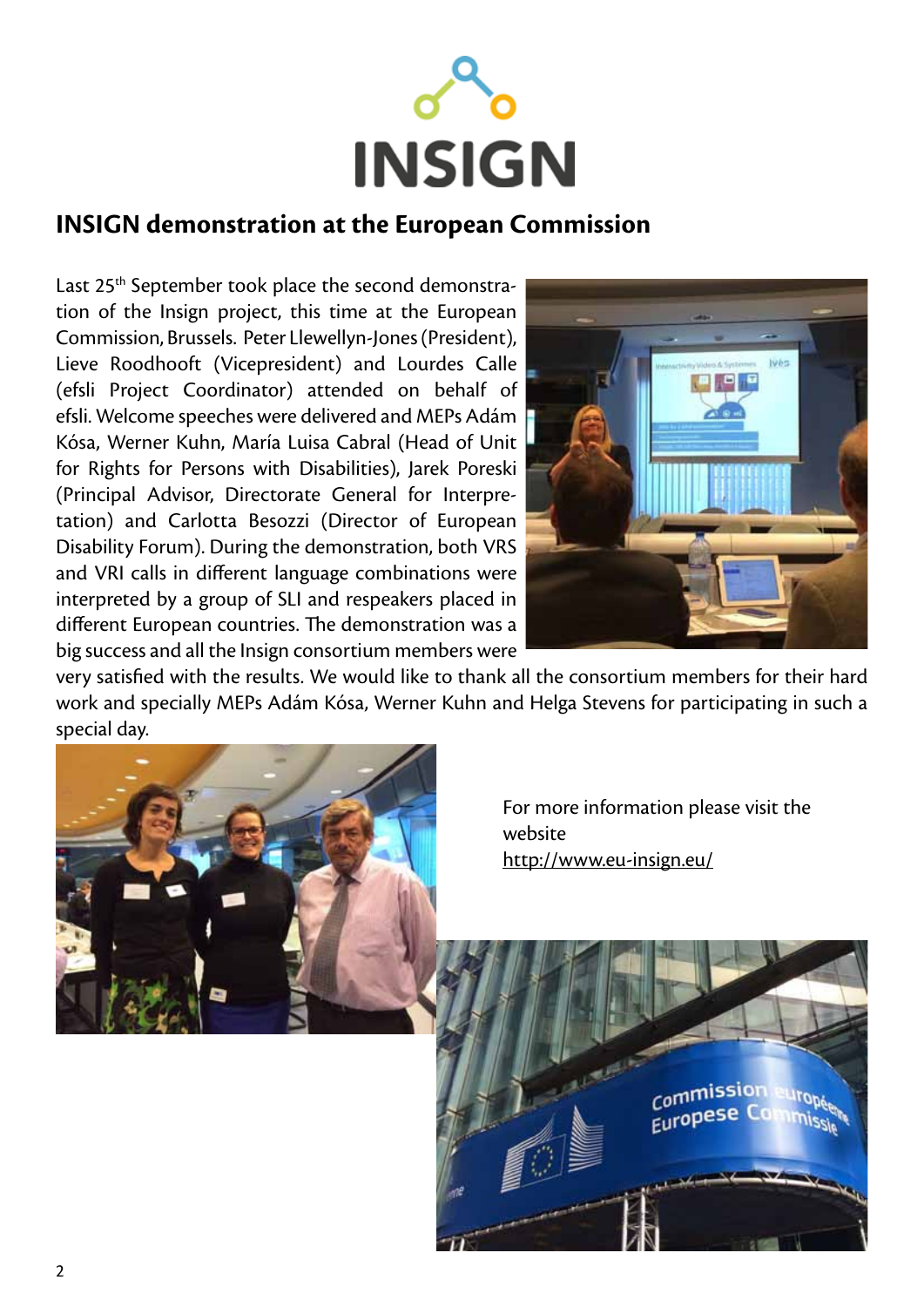## **PROSIGN**

The PROSIGN conference was held at the University of Hamburg from  $24<sup>th</sup>$  to the  $26<sup>th</sup>$  of September 2014. PROSIGN is a European network project to promote a standardisation of sign language teaching based on CEFR, a Common European Framework of Reference for Languages. (CEFR is a guideline used to describe achievements of learners of foreign languages across Europe.) The total of 17 European countries with 135 participants were there at the conference and almost 2/3 of the participants were deaf. Christian Peters joined the conference on behalf of efsli. At the conference there were a lot of high-level presentations from countries that are working on standardisation of national sign languages based on the European framework CEFR.

- There were three groups of presentations
- 1) Working on CEFR
- 2) The Materials
- 3) The Assessments

and after the presentations there were workshops where the participants could discuss the three areas.

During the conference there where many questions raised in relation to interpreters.

What is the minimum level required to become a good interpreter?

The most important message from the conference to us interpreters was that we should have a good relationship with the sign language teachers associations so that the sign language interpreter training programmes can be supported in the teaching of higher-level sign language to would be interpreters.

For more impressions of the PROSIGN Conference, go to their Facebook page. Where our efsli Board member Christian Peters is talking to the PROSIGN team.

Click [here](http://) to go to the PROSIGN facebookpage

Click [here](https://www.facebook.com/pages/European-Forum-of-Sign-Language-Interpreters-efsli/234671993218455?ref=hl) to visit the efsli Facebookpage

Thank you, University of Hamburg, for the wonderful and well organised conference.

### **SAF is looking for a volunteer!**

To make the application process accessible to all, the Special Attendance Fund committee would like to provide a translation of the application documents into Internation Sign.



That is right, we are looking for you! Are you fluent in International Sign and are you willing to translate a couple of questions and a little bit of information from written English? That would be absolutely wonderful! Please let us know at [saf@efsli.org](mailto:saf@efsli.org) before November 15th.